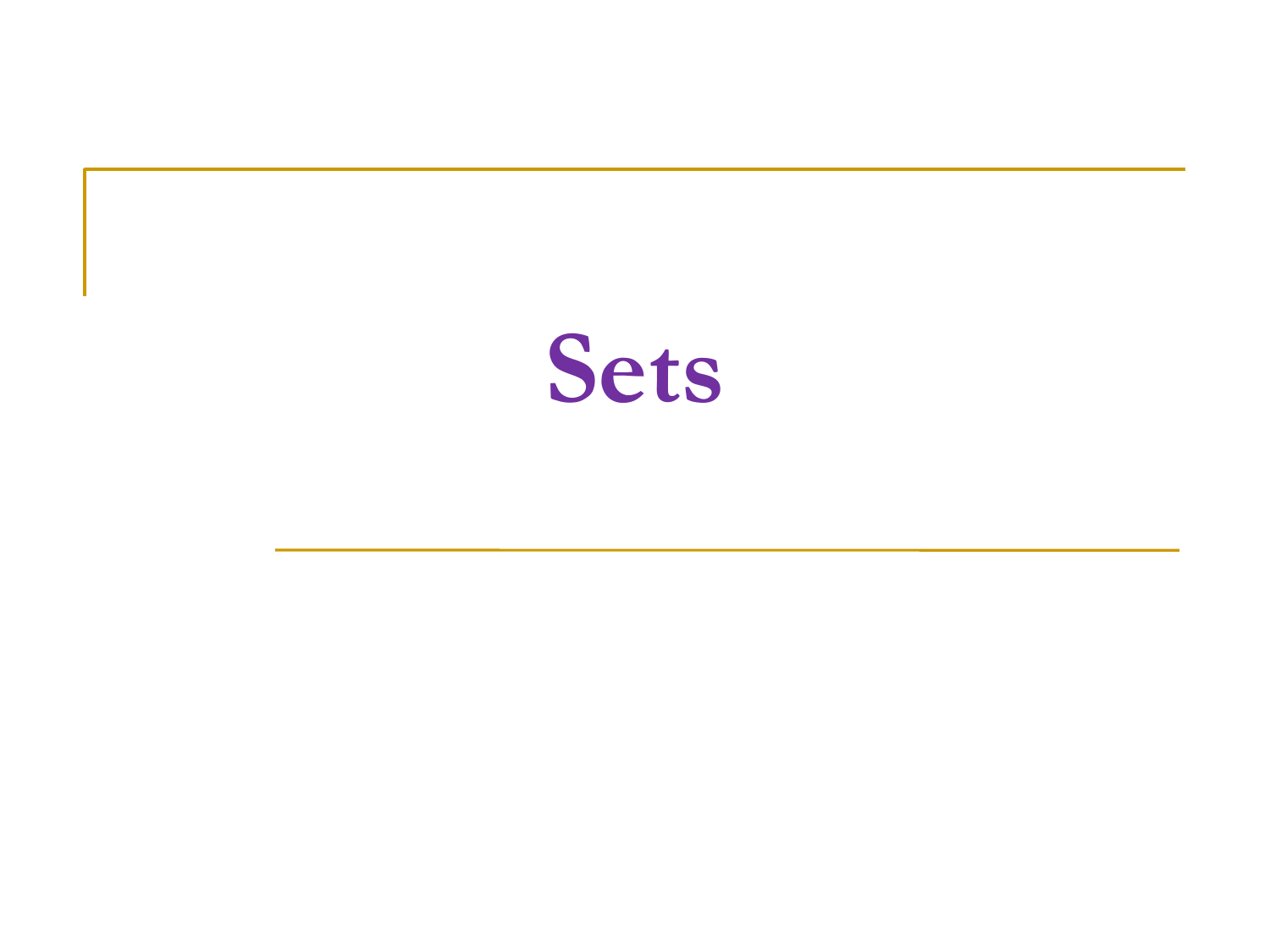#### **Sets, as in Mathematical Sets**

- In mathematics, a set is a collection of objects, potentially of many different types.
- In a set, no two elements are identical. That is, a set consists of elements each of which is unique compared to the other elements.
- There is no order to the elements of a set
- A set with no elements is the empty set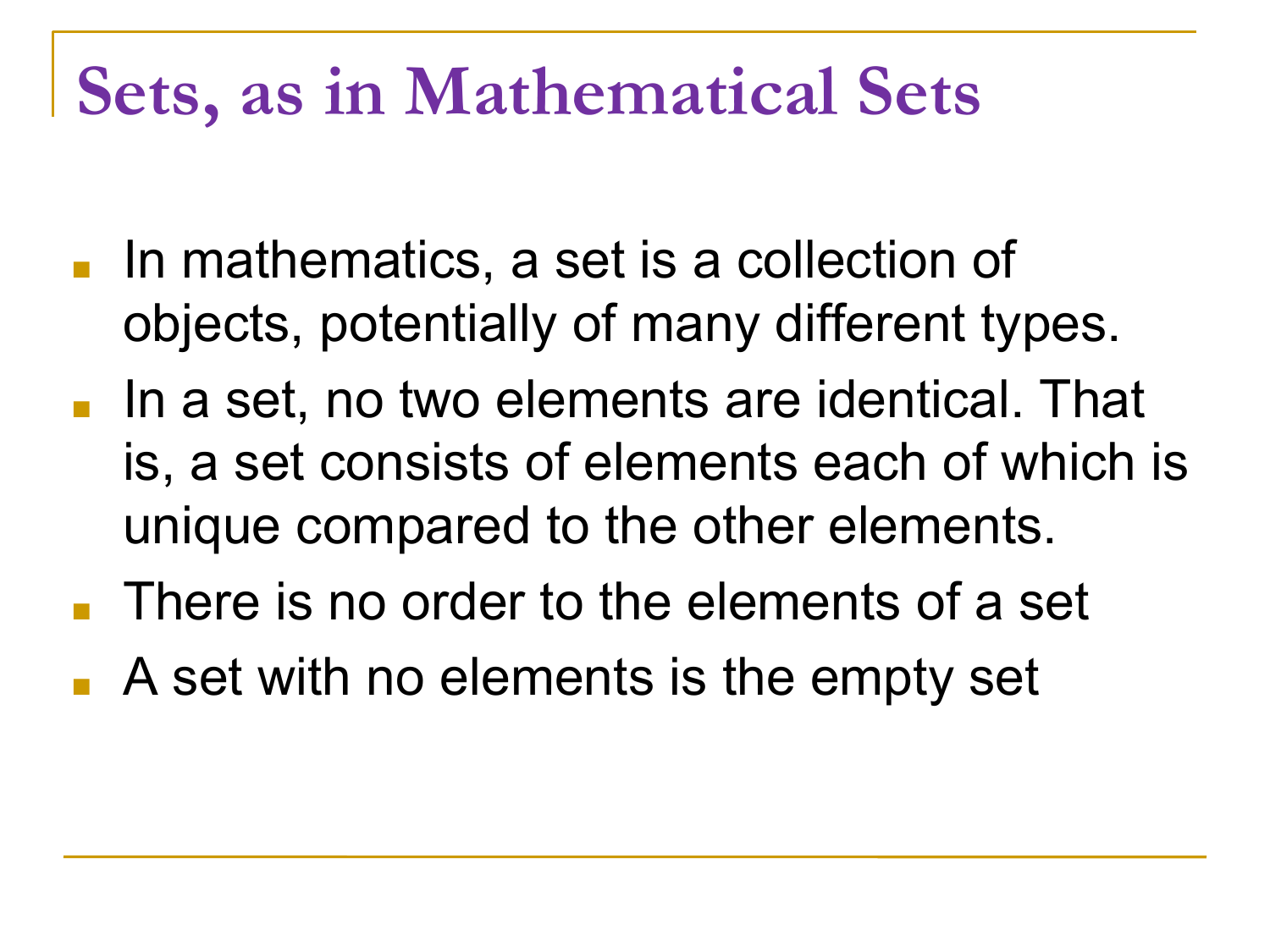## **Creating a Set**

#### $mySet = set("abcd")$

■ The "set" keyword creates a set.

- The single argument that follows must be *iterable*, that is, something that can be walked through one item at a time with a  $for.$
- The result is a set data structure:

print(mySet)

{'a', 'c', 'b', 'd'}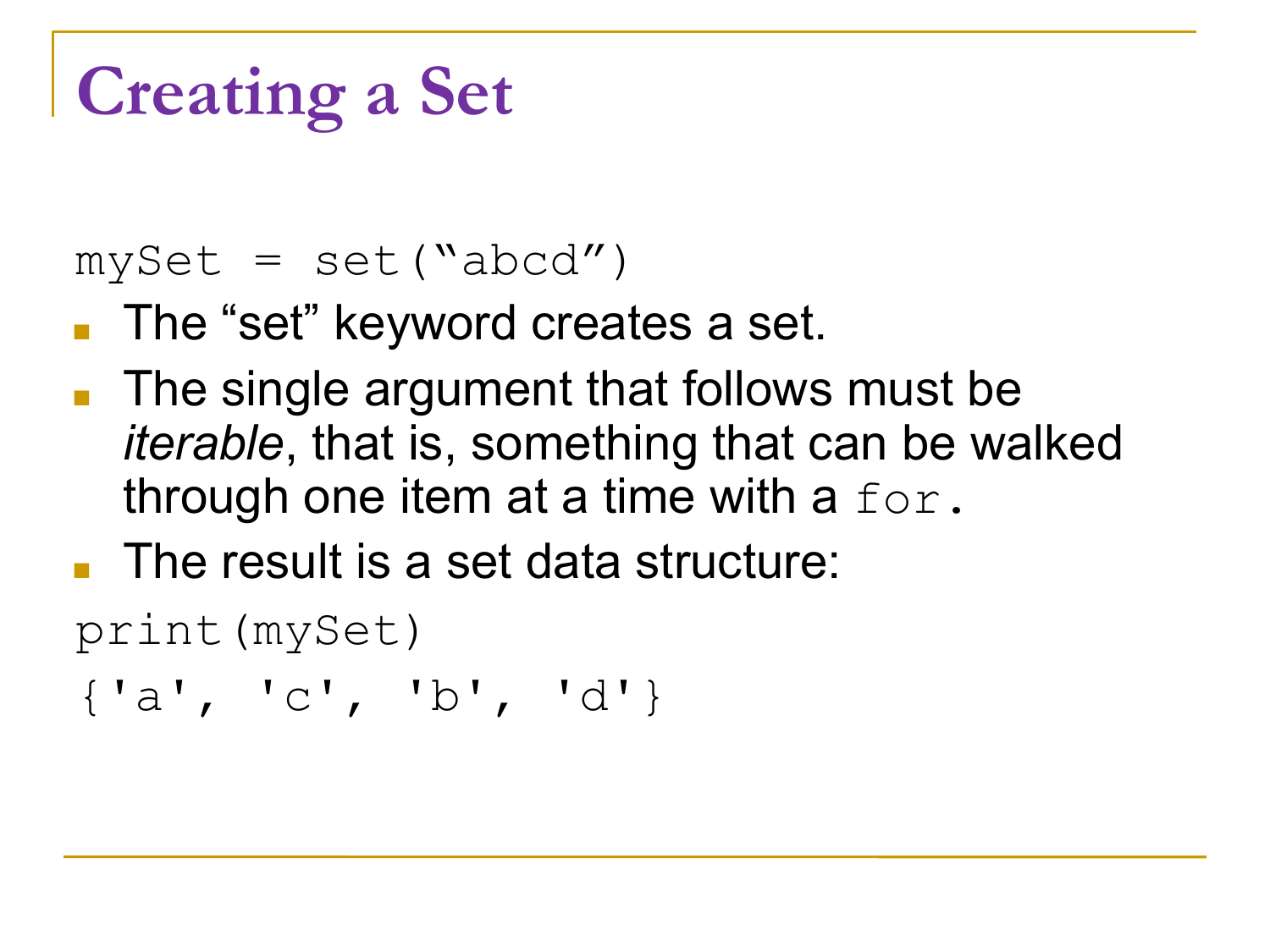#### **Diverse Elements**

- A set can consist of a mixture of different types of elements:
- $mySet = { 'a', 1, 3.14159, True }$
- As long as the single argument can be iterated through, you can make a set of it.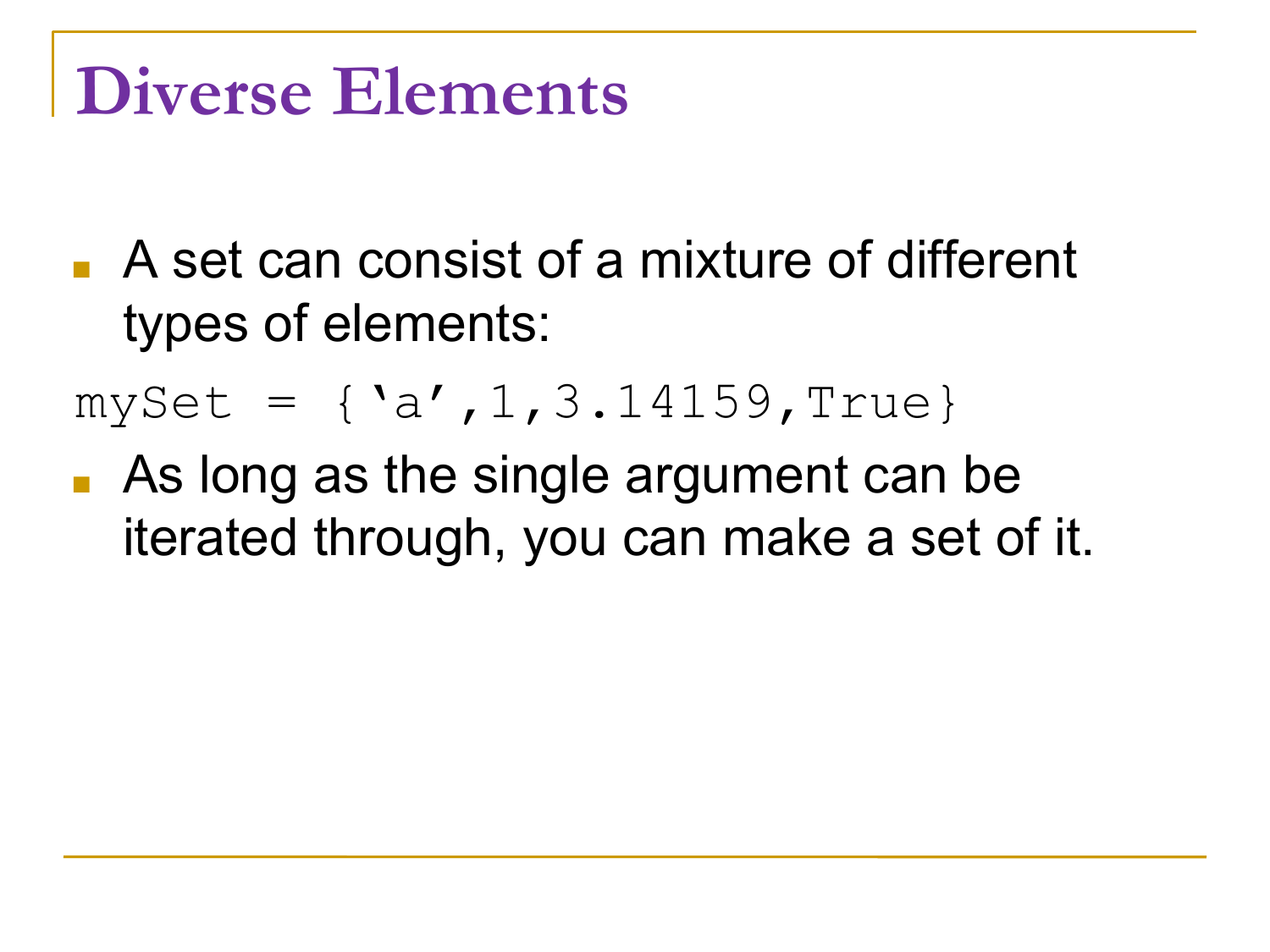## **No Duplicates**

■ Duplicates are automatically removed.

 $mySet = set("aabbccdd")$ print(mySet) {'a', 'c', 'b', 'd'}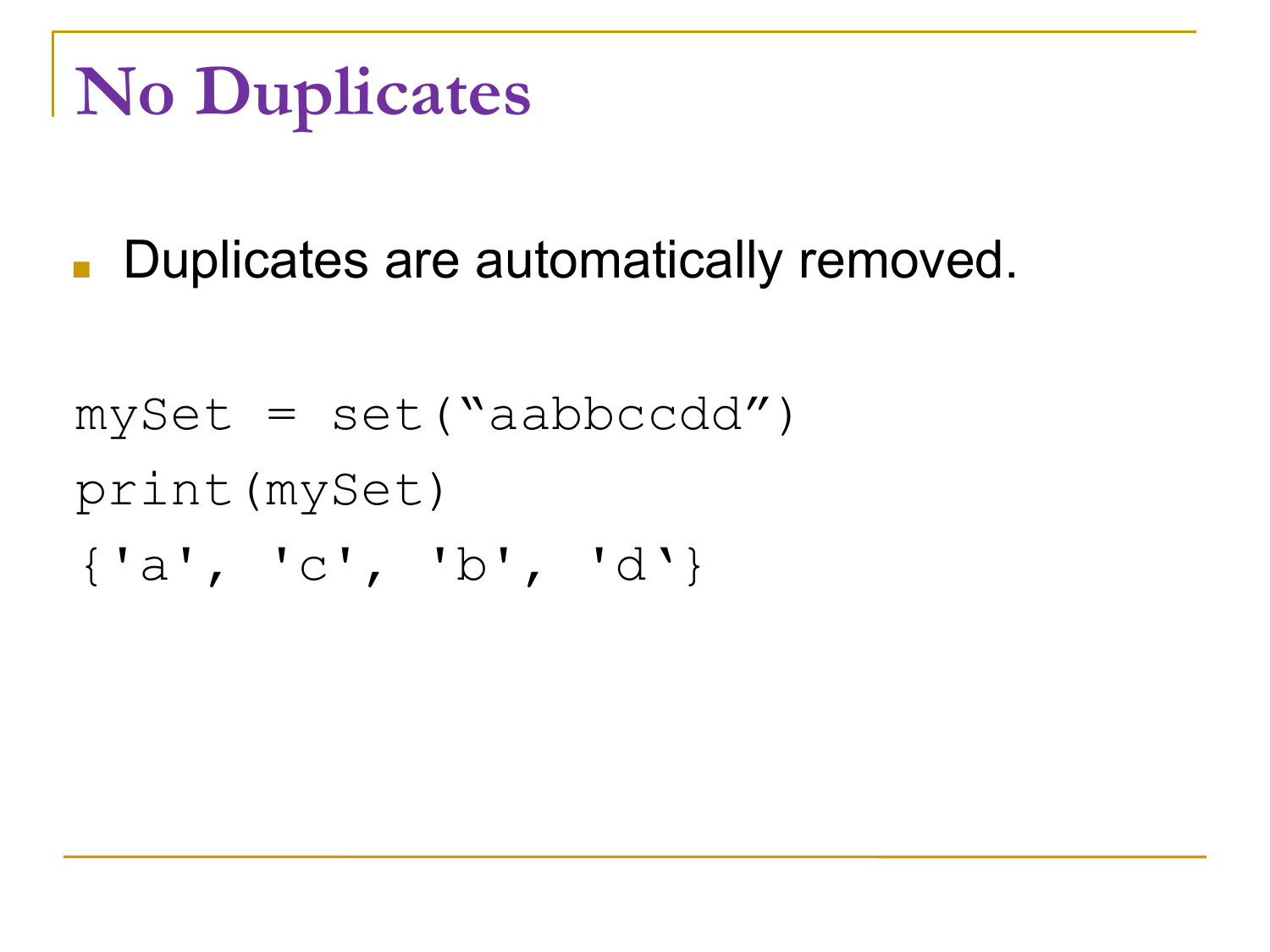## **Common Operators**

Most data structures respond to these:

- len(mySet)
	- $\Box$  the number of elements in a set
- element in mySet
	- ❑ boolean indicating whether element is in the set
- for element in mySet:
	- $\Box$  iterate through the elements in mySet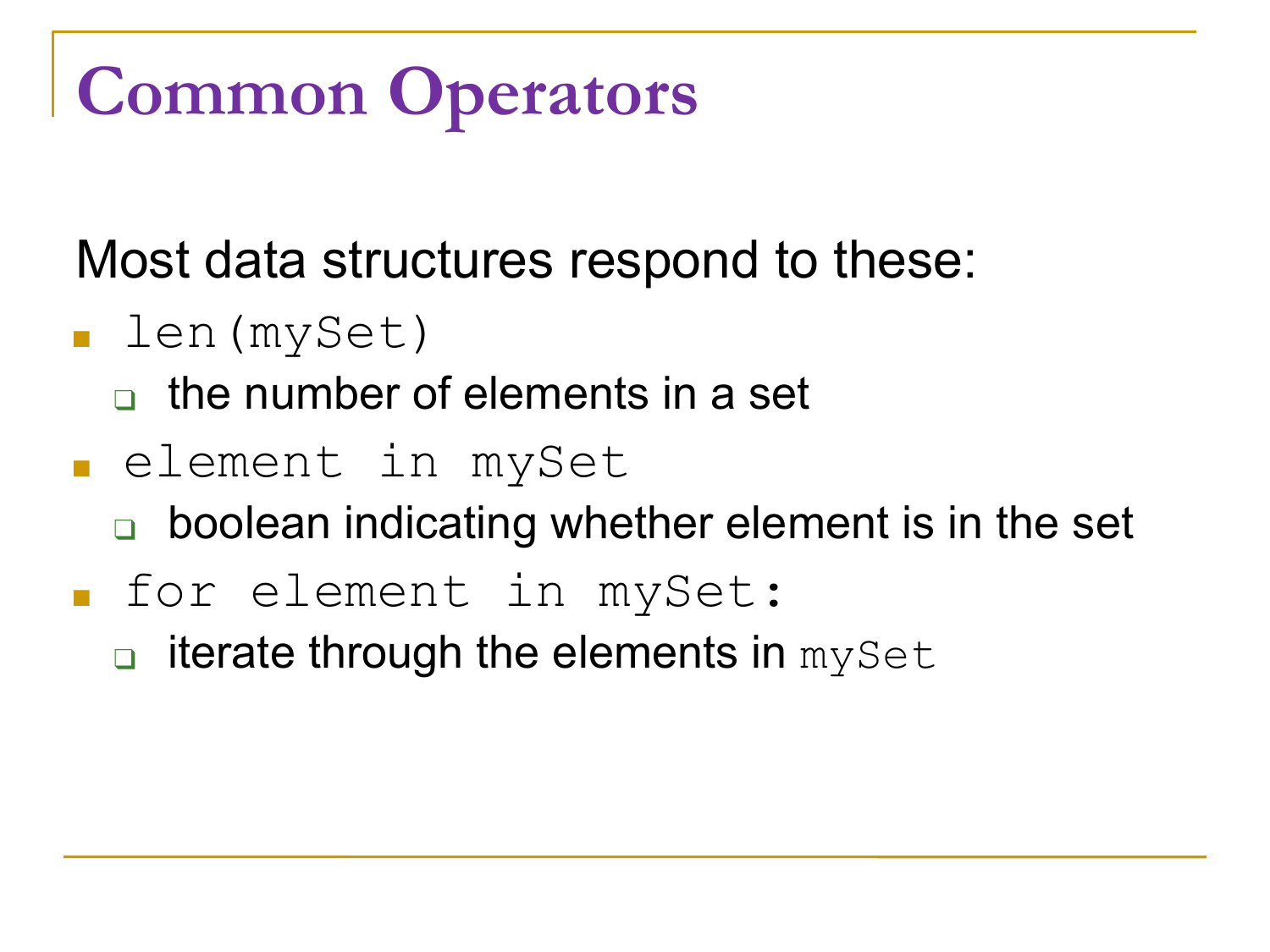## **Set Operators**

- The set data structure provides some special operators that correspond to the operators you learned in middle school.
- These are various combinations of set contents.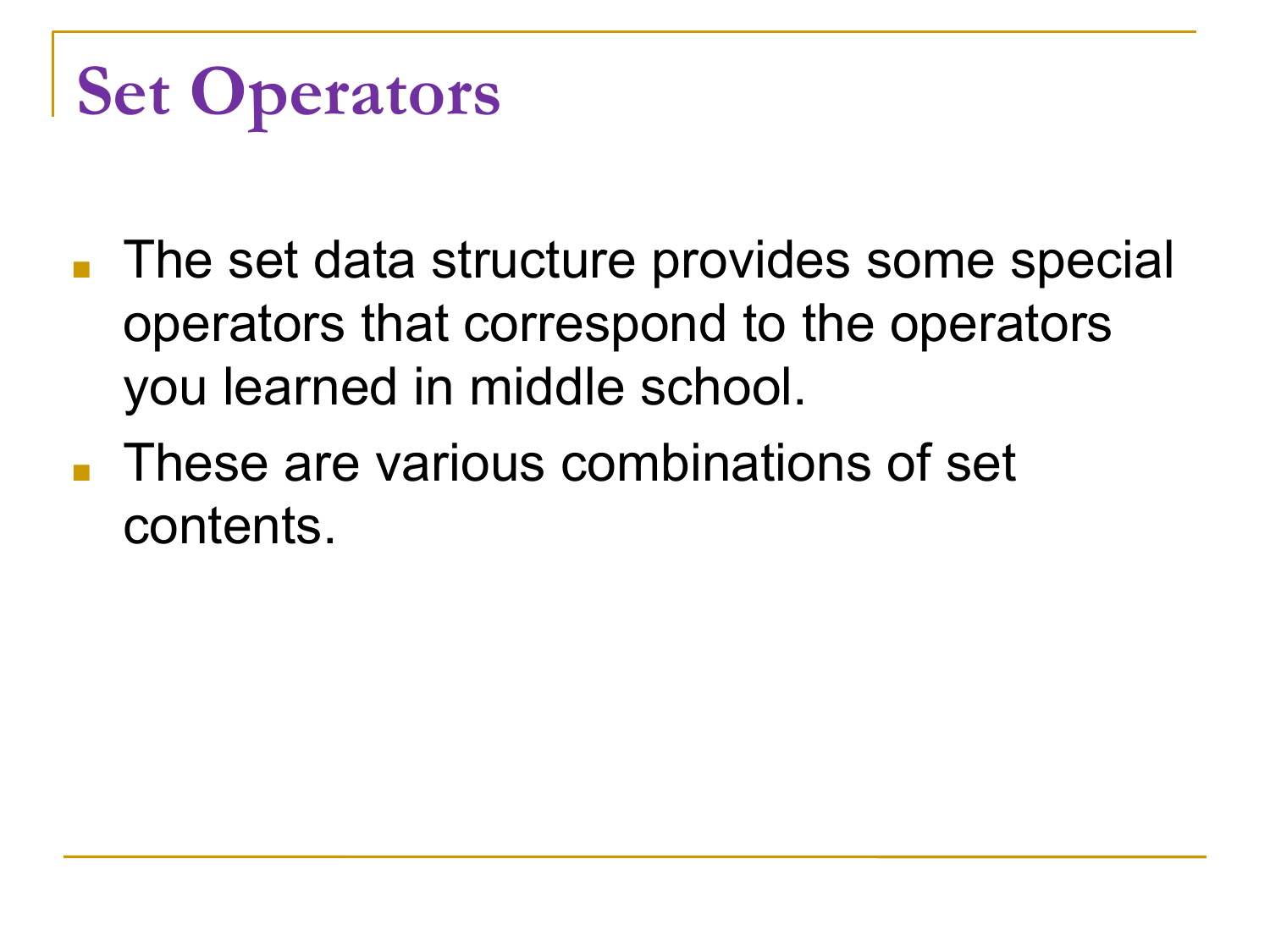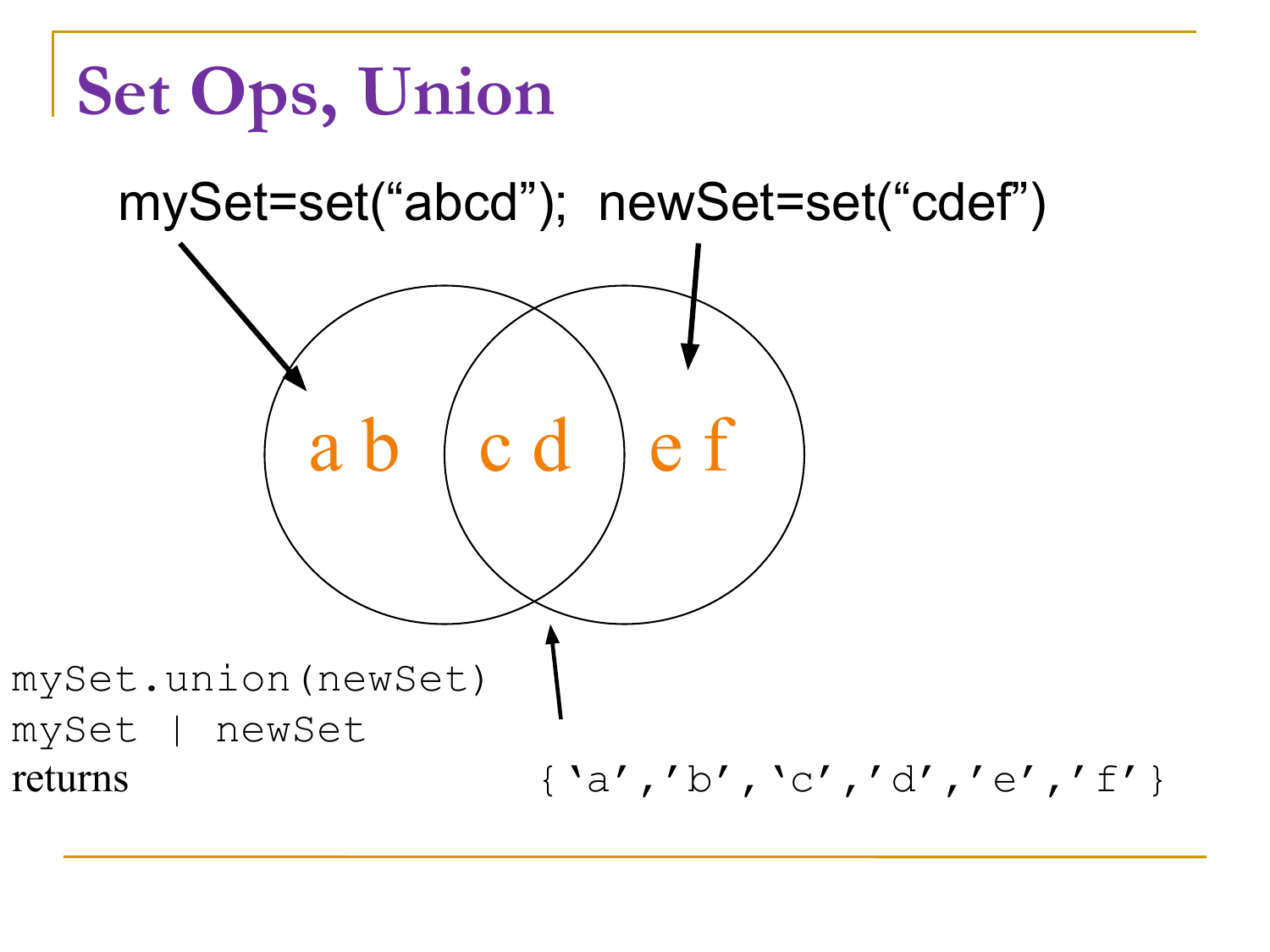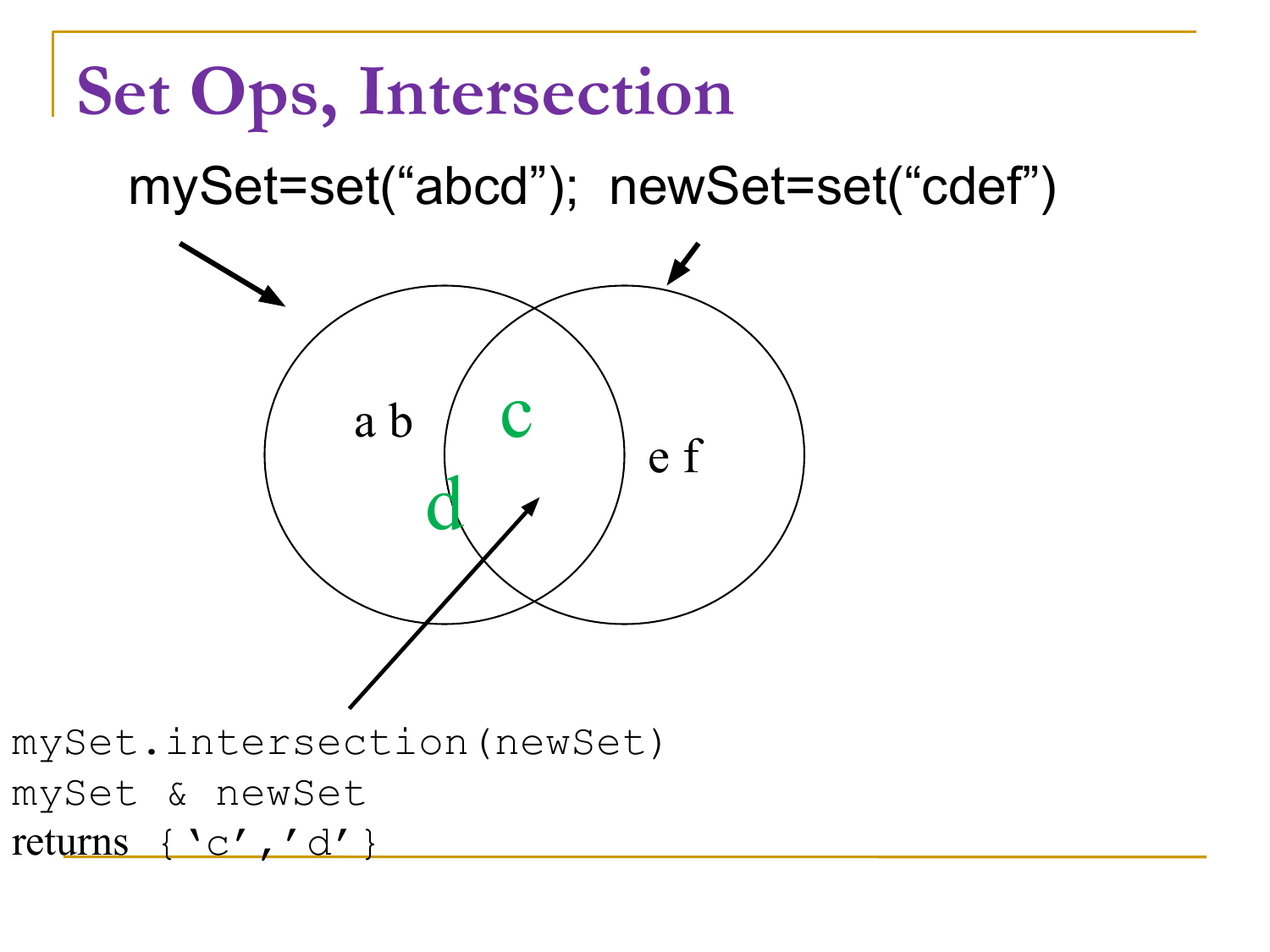# **Set Ops, Difference**

mySet=set("abcd"); newSet=set("cdef")



- mySet.difference(newSet)
- mySet newSet
- returns  $\{a', b'\}$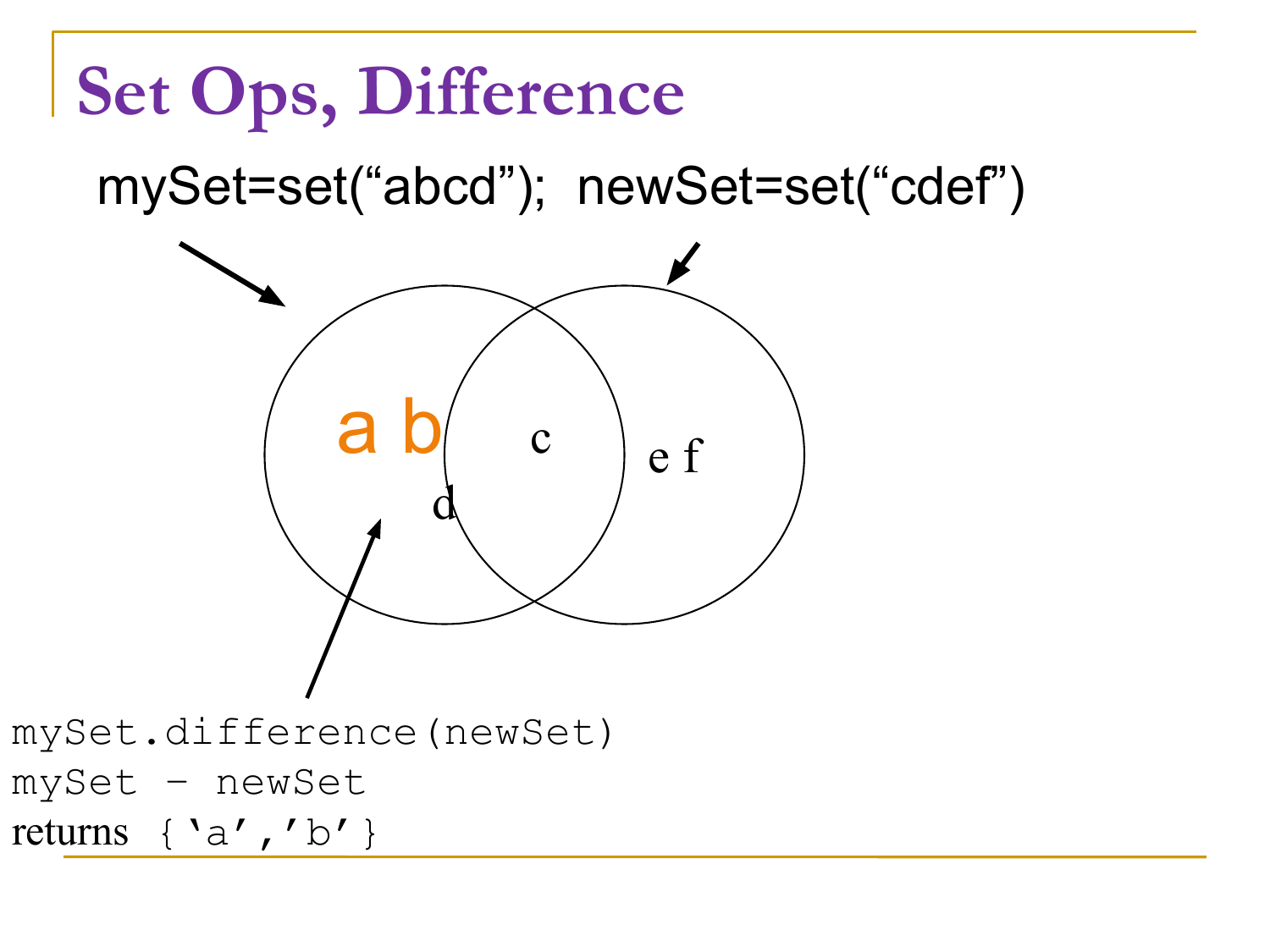**Set Ops, symmetricDifference** mySet=set("abcd"); newSet=set("cdef")



mySet.symmetric\_difference(newSet) mySet ^ newSet returns  $\{a', b', c'\}, \{b', c'\}, \{f'\}$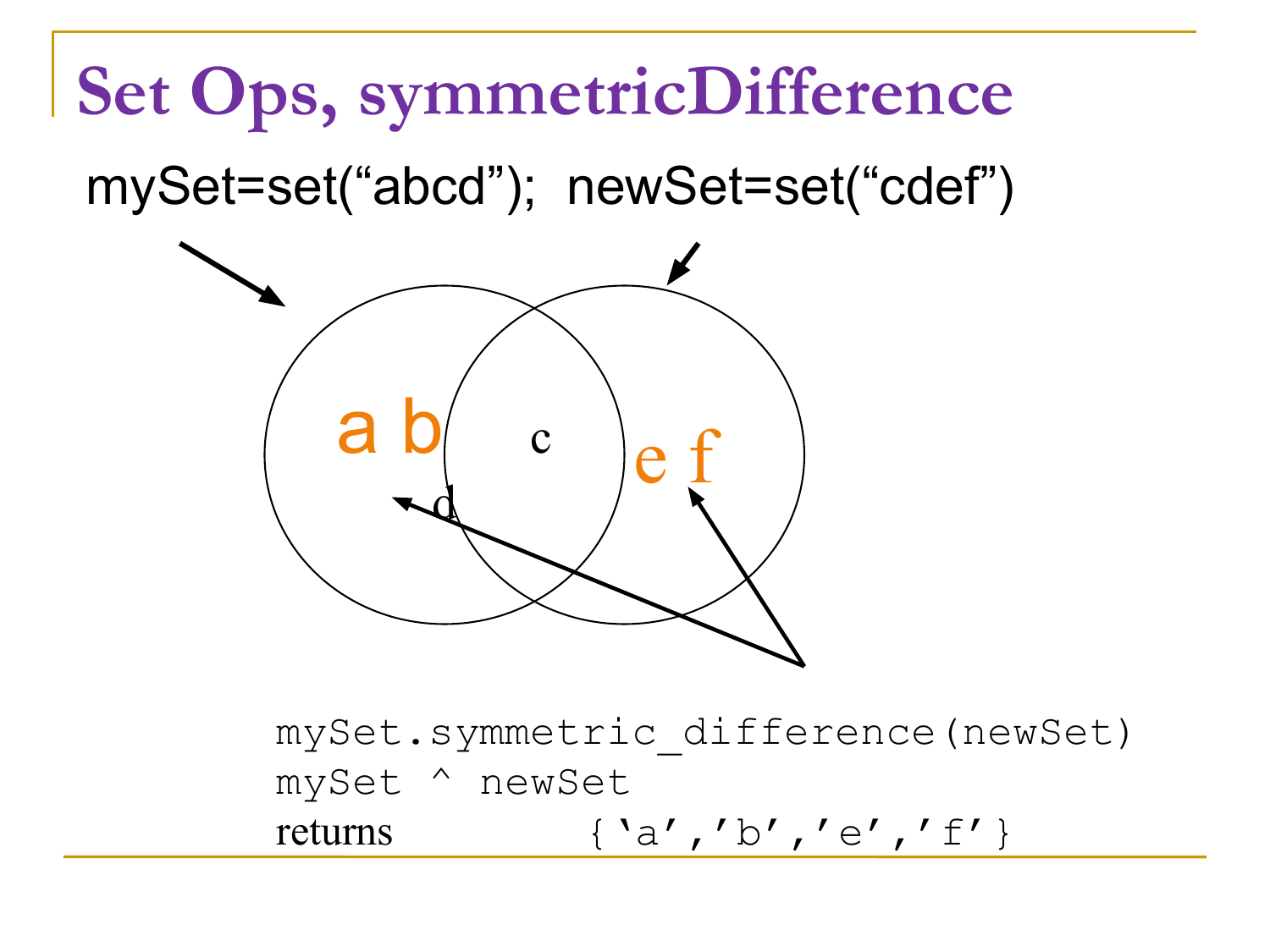#### **Set Ops, super and sub set** mySet=set("abc"); newSet=set("abcdef")



mySet.issubset(newSet) mySet <= newSet returns True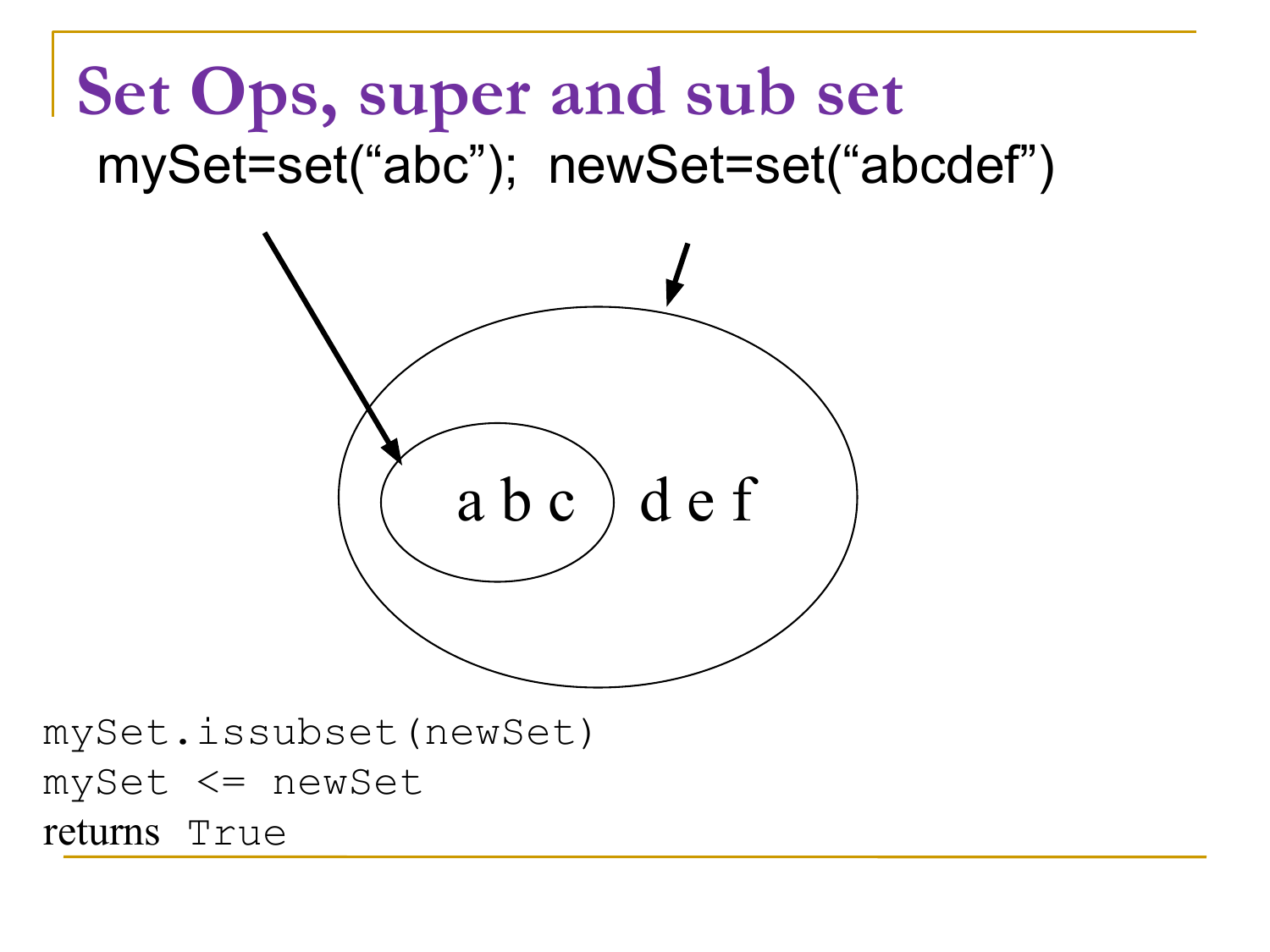#### **Set Ops, super and sub set** mySet=set("abc"); newSet=set("abcdef")



newSet.issuperset(mySet) newSet>= mySet returns True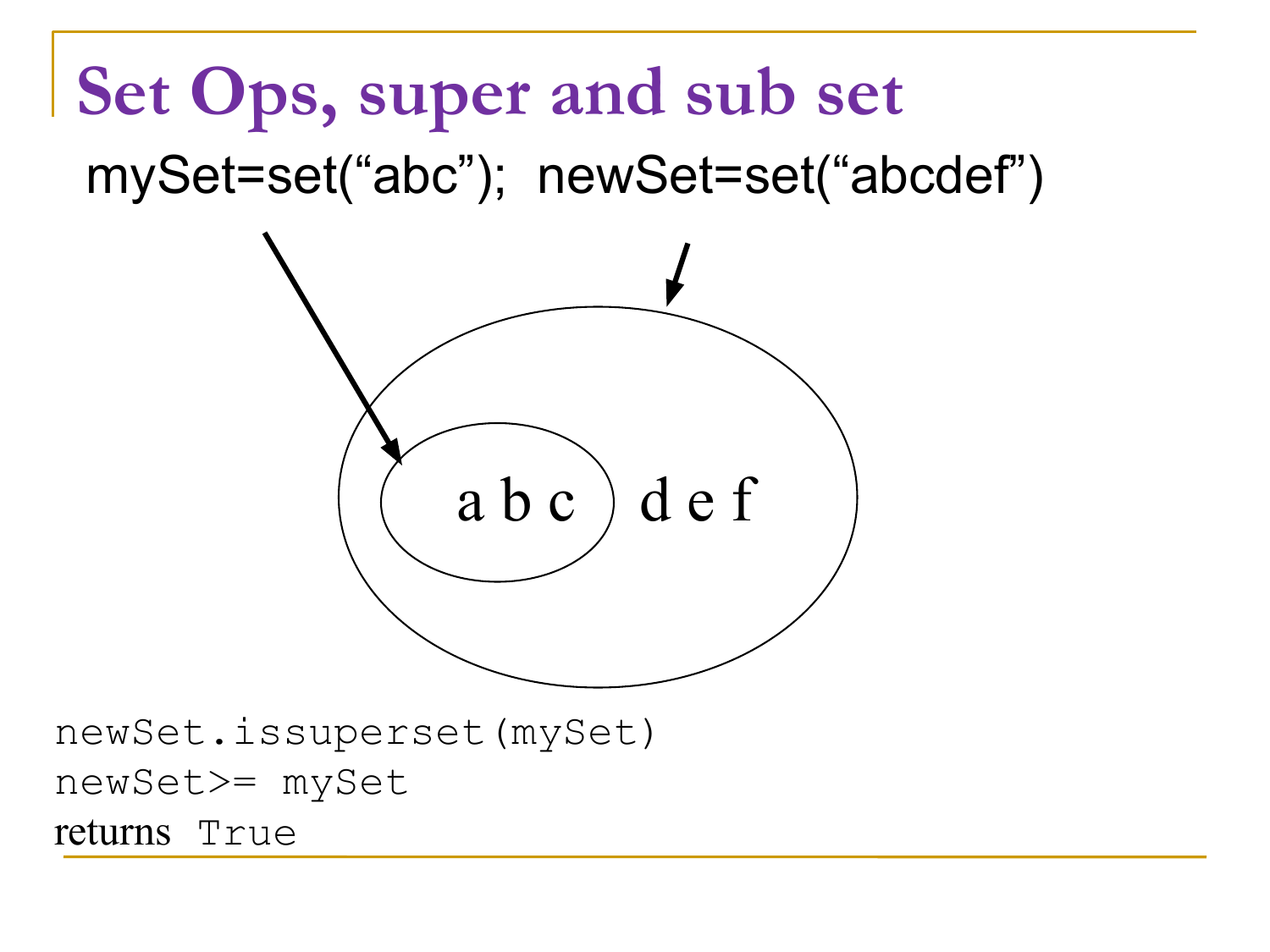#### **Other Set Ops**

- $\blacksquare$  mySet.add("q")
	- ❑ Adds to the set, no effect if item is in set already.
- mSet.clear()
	- ❑ Empties the set.
- mySet.remove("g") versus mySet.discard("g")
	- remove throws an error if "g" isn't there. discard doesn't care. Both remove "q" from the set.
- mySet.copy()
	- Returns a shallow copy of mySet.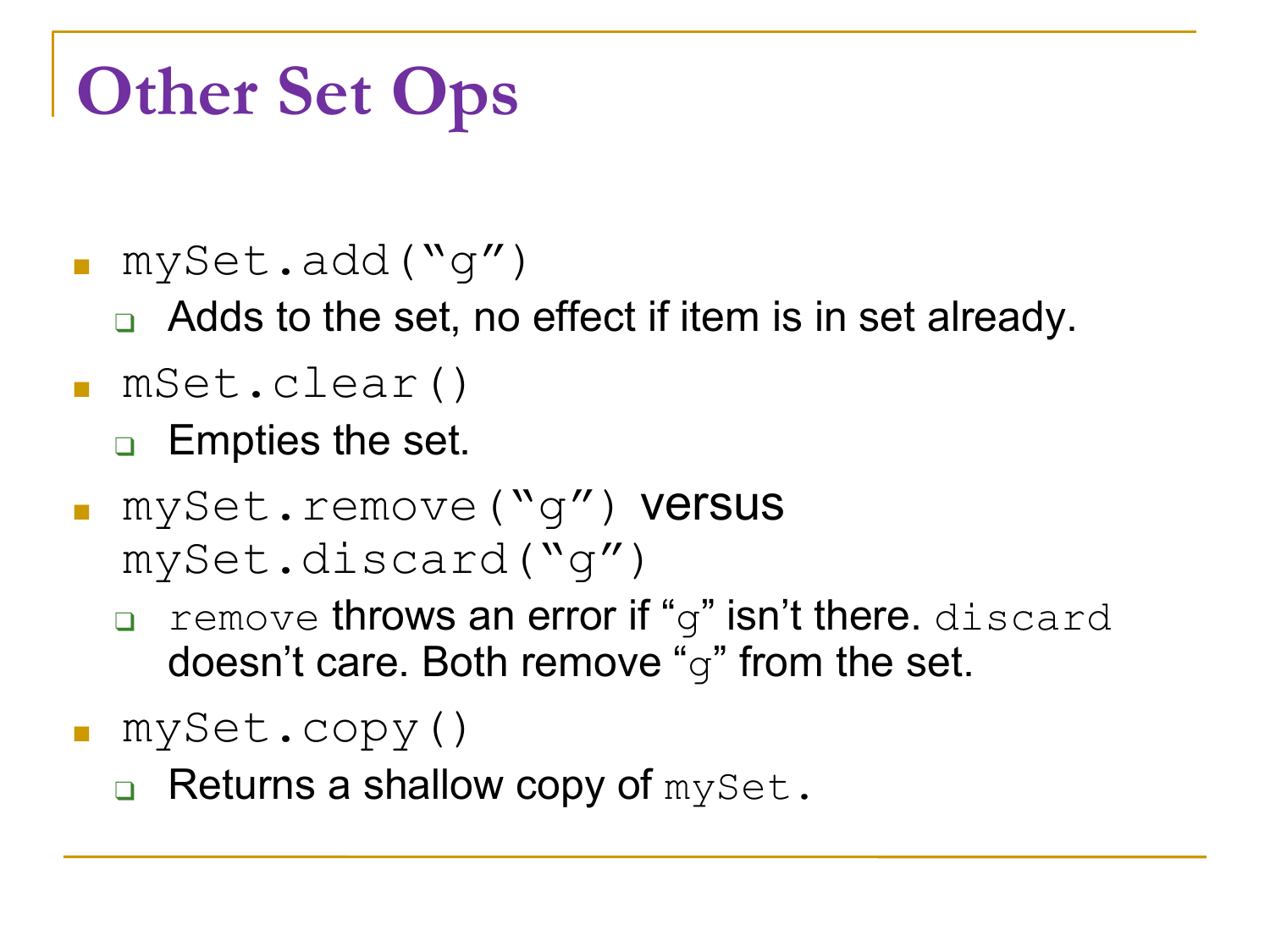## **Copy vs. Assignment**